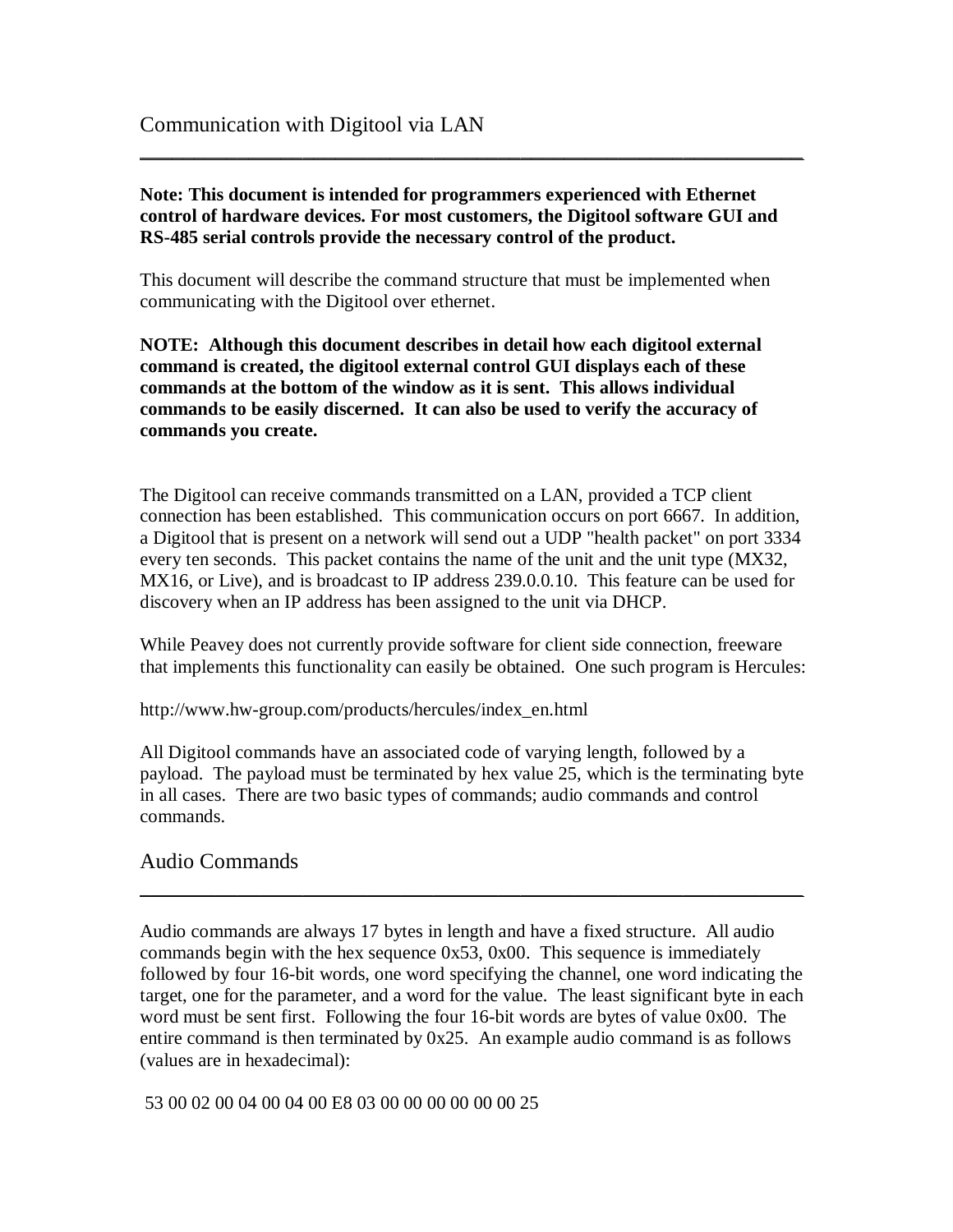Reading from left to right, this audio command applies to channel 2, target 4, parameter 4, value 3E8. Parameter 4 of target 4 is the gate decay, so this command sets the gate decay for channel 2 to 1000mS. On the following pages, tables are given describing the targets, parameters, and values for all possible audio commands.

**note**: some of the values for these commands use the 8.8 fixed point format. In this format, the first 8 bits are whole number values and the second 8 bits are fractional values. For example, the 8.8 value 0F80 corresponds to a value of 15.5. The value 8010 corresponds to the value -0.0625.

### **Command Template**

Fill in Channel, Target, Parameter and Value from the command descriptions below.

53 00 Channel (xx00) Target (xxxx) Code (xxxx) Value (xxxx) 00 00 00 00 00 00 25

Target: 0000 Hardware

| Parameter              |      | Code Value Range     | Min      | Max     | Increment |
|------------------------|------|----------------------|----------|---------|-----------|
| Source Select          | 000F | 0000 / 0001          | Mic/Line | AES L   |           |
| Input Polarity         | 000B | 0000 / 0001          | normal   | reverse |           |
| <b>Output Polarity</b> |      | $000D$ $0000 / 0001$ | normal   | reverse |           |
|                        |      |                      |          |         |           |

 $\sim$  . The contribution of the contribution of the contribution of the contribution of the contribution of the contribution of the contribution of the contribution of the contribution of the contribution of the contributi

## Target: 0001 Input Generator

| Parameter |      | Code Value Range | Min                 | Max      | Increment                                                      |
|-----------|------|------------------|---------------------|----------|----------------------------------------------------------------|
| Level     | 0000 | $8100 - 0000$    | $-127.0 \text{ dB}$ | 0.0dB    | 0080<br>$(.5dB - 8.8$ format)                                  |
| Waveform  | 000C | $0000 - 0002$    | Sine                | White    | Sine, Pink, White                                              |
| Frequency | 0001 | $000A - 4E20$    | 10 <sub>Hz</sub>    | $20$ kHz | 10 - 999 by 1 Hz<br>1000-9999, 10 Hz<br>$10k - 20k$ , $100 Hz$ |

 $\sim$  . The contribution of the contribution of the contribution of the contribution of the contribution of the contribution of the contribution of the contribution of the contribution of the contribution of the contributi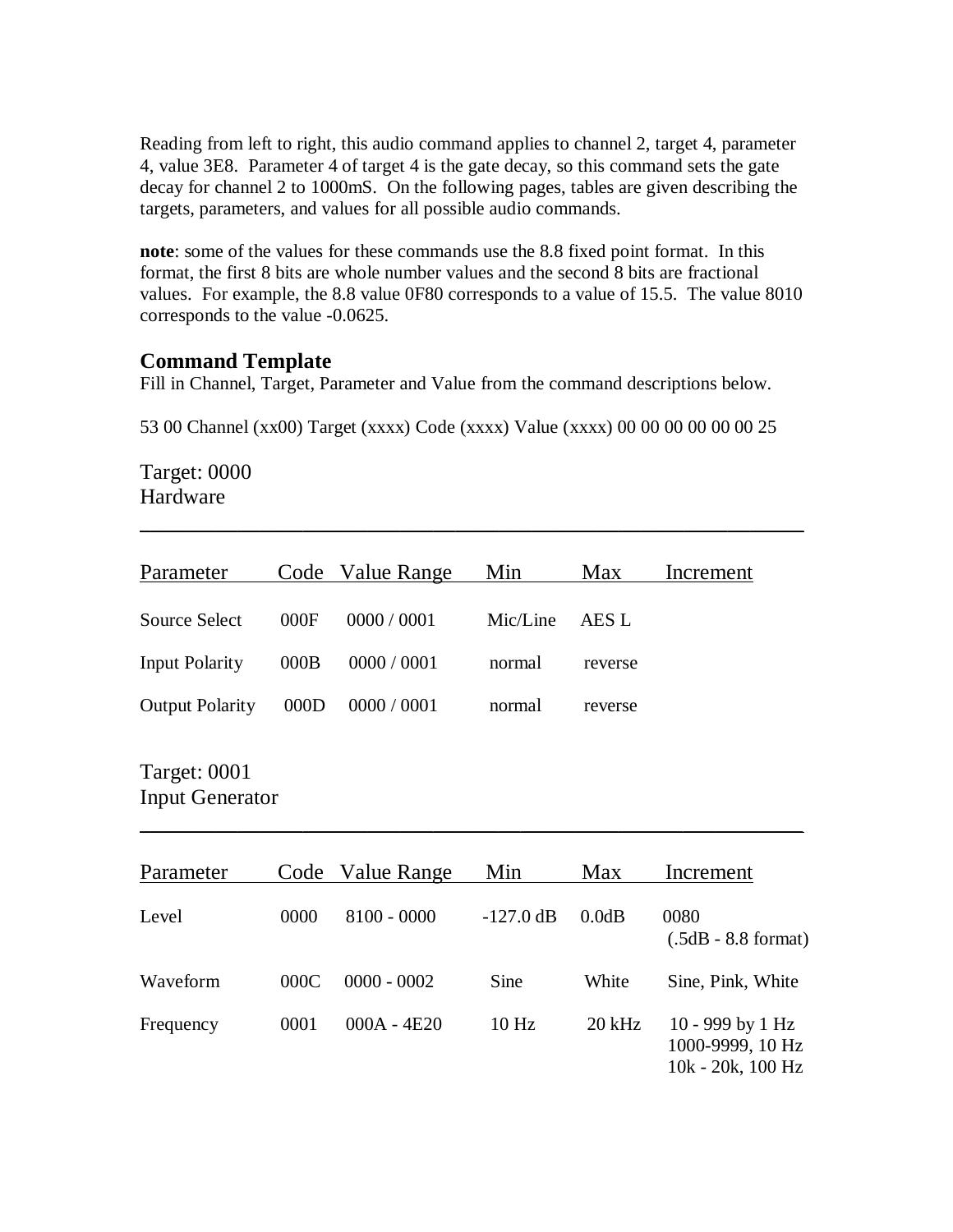\_\_\_\_\_\_\_\_\_\_\_\_\_\_\_\_\_\_\_\_\_\_\_\_\_\_\_\_\_\_\_\_\_\_\_\_\_\_\_\_\_\_\_\_\_\_\_\_\_\_\_\_\_\_\_\_\_\_\_\_\_

Target: 0002 Input Filter 1

| Parameter                         |      | Code Value Range   | Min            | Max     | Increment                                                                                                                                                                                                |
|-----------------------------------|------|--------------------|----------------|---------|----------------------------------------------------------------------------------------------------------------------------------------------------------------------------------------------------------|
| Filter Type                       | 000A | $0000 - 000B$      | $LPF-12$       | Horn EQ | $0 = LPF-12$<br>$1 = HPF-12$<br>$2 = PEO$<br>$3 =$ Allpass-1<br>$4 =$ Allpass-2<br>$5 = LPF-6$<br>$6 = HPF-6$<br>$7 = Lo$ shelf<br>$8 = Hi$ shelf<br>$9 =$ Bandpass<br>$10 =$ Bandstop<br>$11 =$ Horn EQ |
| Bandwidth/Q                       | 0002 | $004C - 0300$      | 0.3            | 3.0     | 001A<br>$(0.1 - 8.8 \text{ format})$                                                                                                                                                                     |
| Level                             | 0000 | <b>EC00 - 0F00</b> | $-20$ dB       | 15dB    | 0080<br>$(.5dB - 8.8format)$                                                                                                                                                                             |
| Frequency                         | 0001 | 000A - 4E20        | 10 Hz          | 20 kHz  | 10 - 999 by 1 Hz<br>1000-9999, 10 Hz<br>10k - 20k, 100 Hz                                                                                                                                                |
| <b>Bypass</b>                     | 000B | 0000 / 0001        | bypass         | active  |                                                                                                                                                                                                          |
| Target: 0004<br><b>Input Gate</b> |      |                    |                |         |                                                                                                                                                                                                          |
| Parameter                         |      | Code Value Range   | Min            | Max     | Increment                                                                                                                                                                                                |
| Attack                            | 0003 | 0001 - 03E8        | $1 \text{ mS}$ | 1000 mS | $1 - 9mS$ by $1mS$<br>10-90, 10 mS<br>100 - 900, 100 mS                                                                                                                                                  |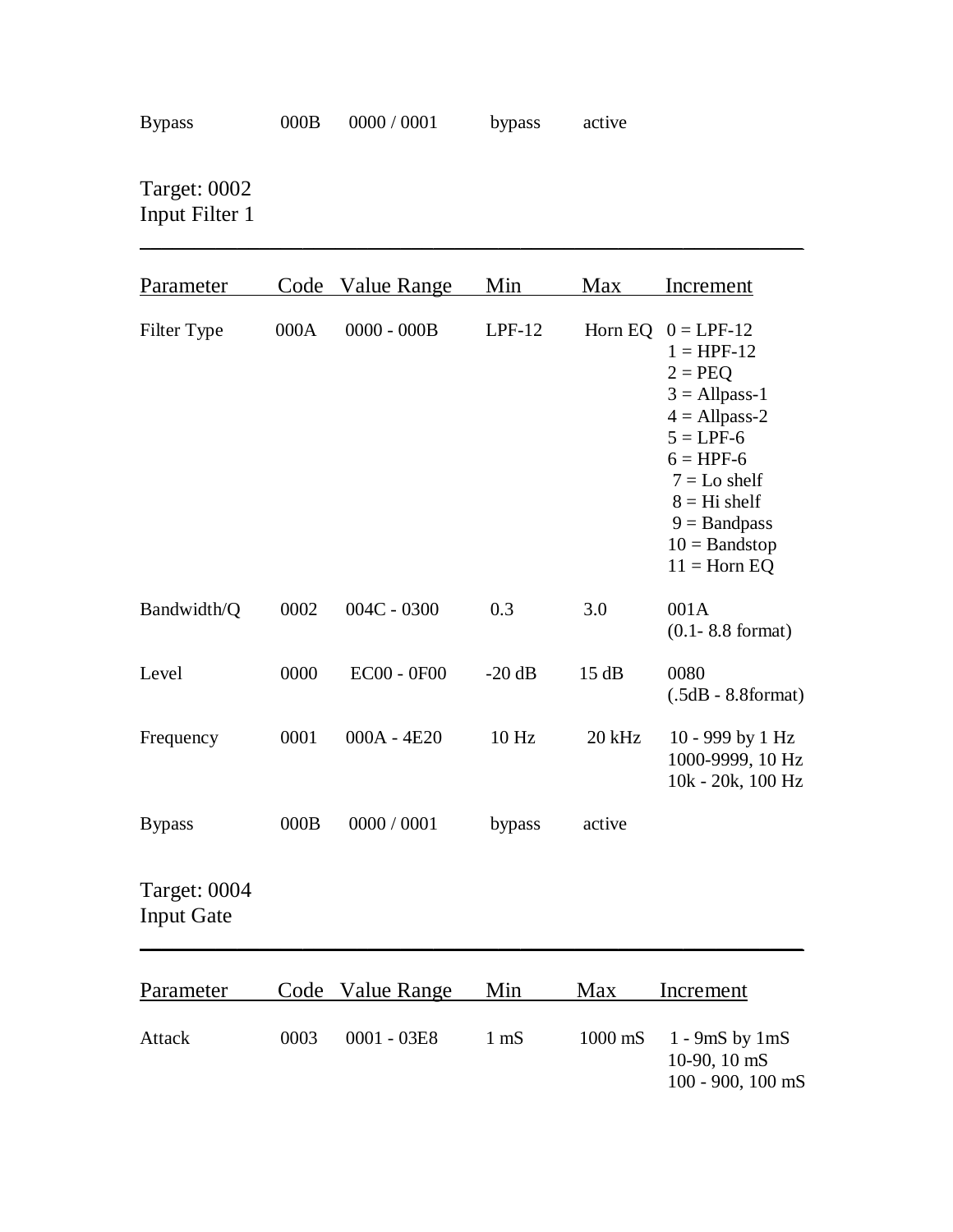| Decay                    | 0004 | $0001 - 03E8$   | $1 \text{ mS}$ | 1000 mS   | $1 - 9mS$ by $1mS$<br>10-90, 10 mS<br>100 - 900, 100 mS           |
|--------------------------|------|-----------------|----------------|-----------|-------------------------------------------------------------------|
| Threshold                | 0005 | $8100 - 0000$   | $-127$ dB      | $0.0$ dB  | 0080<br>$(.5dB - 8.8$ format)                                     |
| Floor                    | 0006 | 8100 - FD00     | $-127$ dB      | $-3.0$ dB | 0080<br>$(.5dB - 8.8$ format)                                     |
| Mode                     | 000B | $0000 - 0005$   | bypass         |           | automix4 $0 =$ bypass<br>$1 = normal mode$<br>$2-5$ = automix 1-4 |
| Hold                     | 000E | $0001 - 03E8$   | $1 \text{ mS}$ | $1000$ mS | $1 - 9mS$ by $1mS$<br>10-90, 10 mS<br>$100 - 900$ , $100$ mS      |
| Priority 1 Master 000F   |      | 0001            |                |           |                                                                   |
| Priority 1 Slave(s) 0010 |      | 0000 / 0001     | <b>Bypass</b>  | On        |                                                                   |
| Priority 2 Master 0011   |      | 0001            |                |           |                                                                   |
| Priority 2 Slave(s) 0012 |      | 0000 / 0001     | <b>Bypass</b>  | On        |                                                                   |
| Priority 3 Master 0013   |      | 0001            |                |           |                                                                   |
| Priority 3 Slave(s) 0014 |      | 0000 / 0001     | <b>Bypass</b>  | On        |                                                                   |
| Priority 4 Master 0015   |      | 0001            |                |           |                                                                   |
| Priority 4 Slave(s) 0016 |      | $0000\,/\,0001$ | <b>Bypass</b>  | On        |                                                                   |
| Targets: 0005 - 0008     |      |                 |                |           |                                                                   |

\_\_\_\_\_\_\_\_\_\_\_\_\_\_\_\_\_\_\_\_\_\_\_\_\_\_\_\_\_\_\_\_\_\_\_\_\_\_\_\_\_\_\_\_\_\_\_\_\_\_\_\_\_\_\_\_\_\_\_\_\_

 $\sim$  . The contribution of the contribution of the contribution of the contribution of the contribution of the contribution of the contribution of the contribution of the contribution of the contribution of the contributi

Input Filters 2 - 5

See listing for Input Filter 1

Target: 0009 Input Compressor/Limiter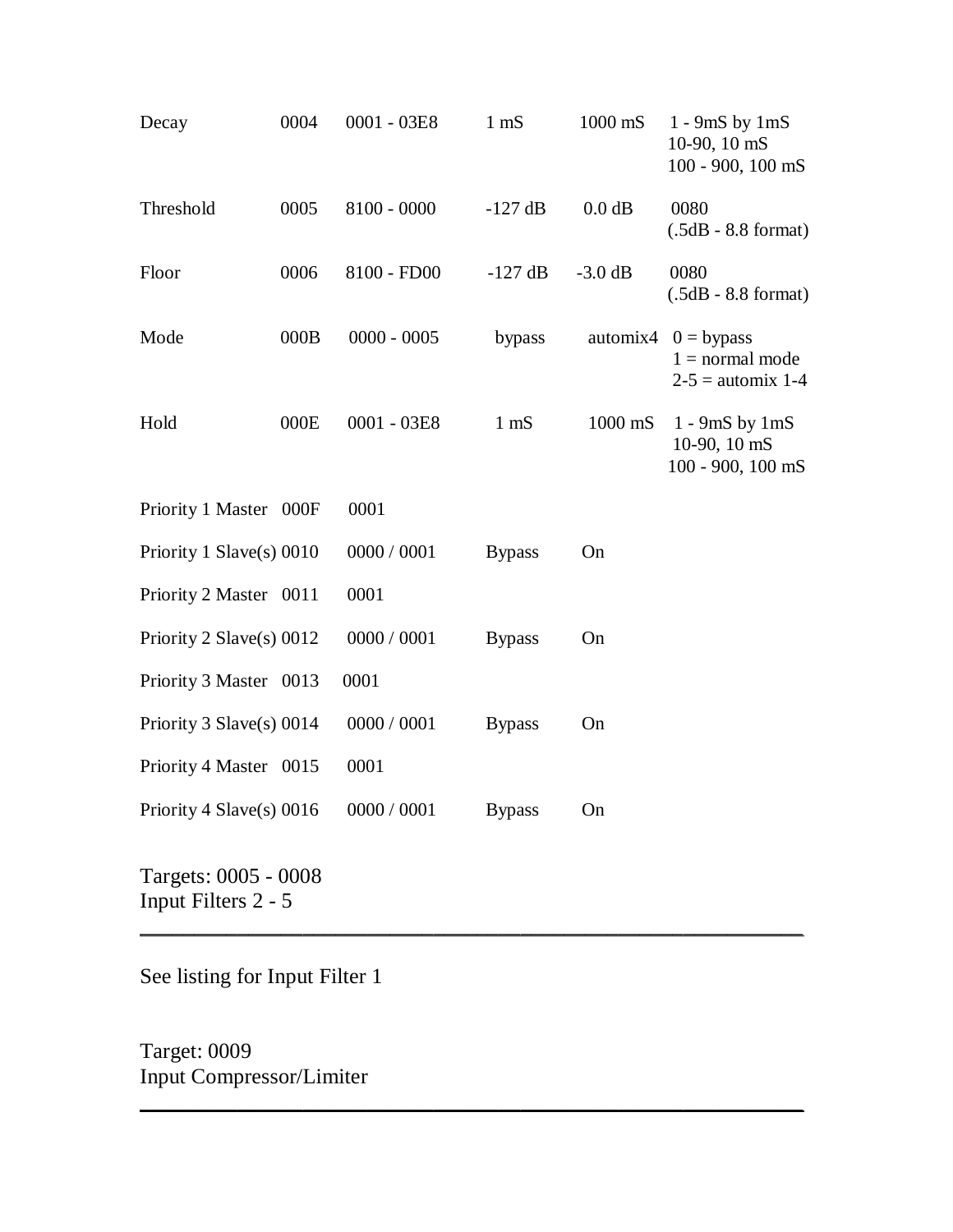| Parameter                          | Code | Value Range        | Min             | Max         | Increment                                                    |
|------------------------------------|------|--------------------|-----------------|-------------|--------------------------------------------------------------|
| Gain                               | 0000 | $0000 - 1800$      | $0$ dB          | 24 dB       | 0080<br>$(.5dB - 8.8format)$                                 |
| Attack                             | 0003 | $0001 - 03E8$      | $1 \text{ mS}$  | 1000 mS     | $1 - 9mS$ by $1mS$<br>10-90, 10 mS<br>100 - 900, 100 mS      |
| Decay                              | 0004 | $0001 - 03E8$      | $1 \text{ mS}$  | 1000 mS     | $1 - 9mS$ by $1mS$<br>10-90, 10 mS<br>$100 - 900$ , $100$ mS |
| Threshold                          | 0005 | $8100 - 0000$      | $-127$ dB       | 0.0 dB      | 0080                                                         |
| Ratio                              | 0007 | $0100 - 1400$      | $\mathbf{1}$    | 20          | $(.5dB - 8.8$ format)<br>0080<br>$(.5 - 8.8 \text{ format})$ |
| <b>Bypass</b>                      | 000B | 0000 / 0001        | bypass          | active      |                                                              |
| Target: 000A<br><b>Input Delay</b> |      |                    |                 |             |                                                              |
| Parameter                          | Code | <b>Value Range</b> | Min             | Max         | Increment                                                    |
| <b>Coarse Time</b>                 | 0008 | $0000 - 09C3$      | 0 <sub>ms</sub> | 2499 mS     | 0001 (1 mS)                                                  |
| Fine Time                          | 0009 | $0000 - 0031$      | 0 <sub>ms</sub> | $\sim$ 1 mS | 0001 (.0208mS)                                               |
| Target: 000B<br>Level to Matrix    |      |                    |                 |             |                                                              |
| Parameter                          |      | Code Value Range   | Min             | Max         | <b>Increment</b>                                             |
| Level                              | 0000 | 8100 - 0F00        | $-127$ dB       | 15.0 dB     | 0080<br>$(.5dB - 8.8$ format)                                |
| Mute                               | 001B | 0000 / 8000        | active          | muted       |                                                              |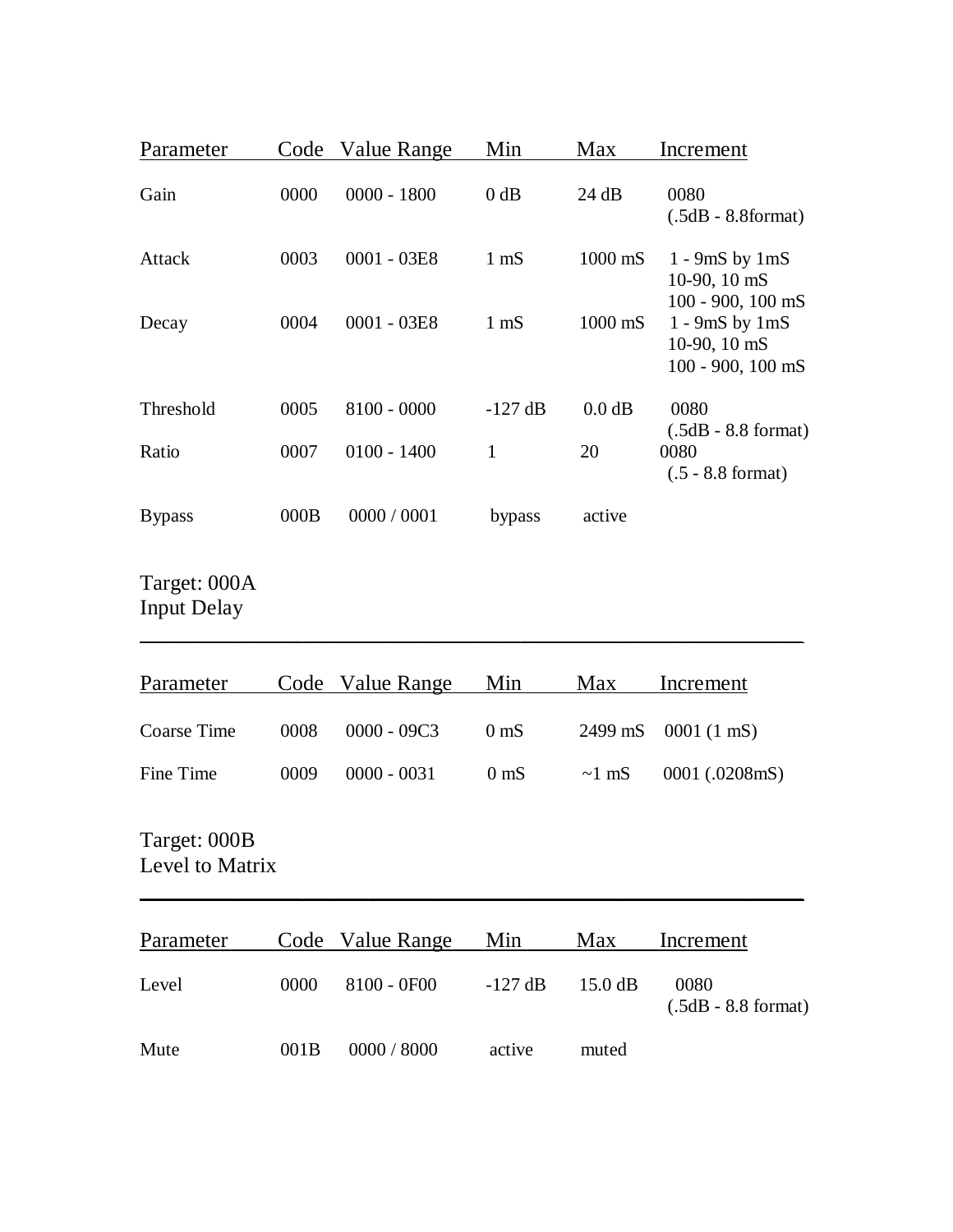Targets: 000C - 0013 Matrix Assignments for Outputs  $1 - 8$ Targets: 008C - 0093 Matrix Assignments for Outputs 9 – 16

| Parameter |      | Code Value Range Min |           | Max               | Increment                     |
|-----------|------|----------------------|-----------|-------------------|-------------------------------|
| Level     | 0000 | 8100 - 0300          | $-127$ dB | $15.0 \text{ dB}$ | 0080<br>$(.5dB - 8.8$ format) |
| Mute      | 001B | 0000 / 8000          | active    | muted             |                               |

 $\overline{\phantom{a}}$  , and the contract of the contract of the contract of the contract of the contract of the contract of the contract of the contract of the contract of the contract of the contract of the contract of the contrac

\_\_\_\_\_\_\_\_\_\_\_\_\_\_\_\_\_\_\_\_\_\_\_\_\_\_\_\_\_\_\_\_\_\_\_\_\_\_\_\_\_\_\_\_\_\_\_\_\_\_\_\_\_\_\_\_\_\_\_\_\_

 $\sim$  . The contribution of the contribution of the contribution of the contribution of the contribution of the contribution of the contribution of the contribution of the contribution of the contribution of the contributi

\_\_\_\_\_\_\_\_\_\_\_\_\_\_\_\_\_\_\_\_\_\_\_\_\_\_\_\_\_\_\_\_\_\_\_\_\_\_\_\_\_\_\_\_\_\_\_\_\_\_\_\_\_\_\_\_\_\_\_\_\_

Target: 0014 Matrix Output Level

See listing for Level to Matrix

Target: 0015 Output Generator

See listing for Input Generator

Targets: 0017 - 001D Output Filters 1 - 7

See listing for Input Filter 1

Target: 001E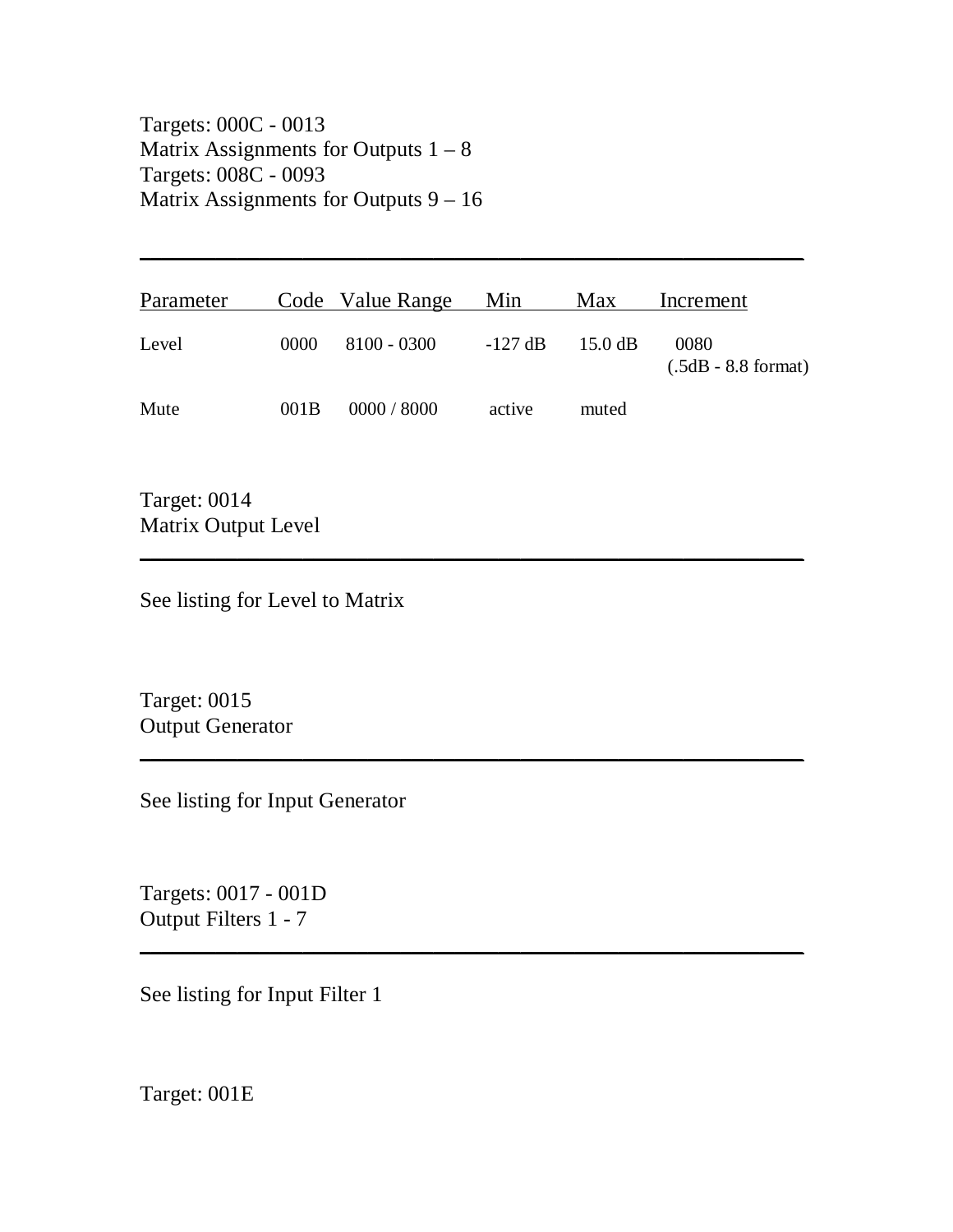See listing for Input Compressor/Limiter

Target: 001F Output Delay

See listing for Input Delay

# Target: 001E Crossover

| Parameter      |      | Code Value Range | Min              | Max      | Increment                                                                                                                                                                              |
|----------------|------|------------------|------------------|----------|----------------------------------------------------------------------------------------------------------------------------------------------------------------------------------------|
| Lo Corner Freq | 0012 | $000A - 4E20$    | 10 <sub>Hz</sub> | $20$ kHz | 10 - 999 by 1 Hz<br>1000-9999, 10 Hz<br>10k - 20k, 100 Hz                                                                                                                              |
| Hi Corner Freq | 0013 | $000A - 4E20$    | 10 <sub>Hz</sub> | $20$ kHz | 10 - 999 by 1 Hz<br>1000-9999, 10 Hz<br>10k - 20k, 100 Hz                                                                                                                              |
| Align Lo       | 0010 | $0000 - 0008$    | Btrworth 6       |          | Bessel 24 0=Butterworth 6<br>$1 =$ Butterworth 12<br>2=Butterworth 18<br>3=Butterworth 24<br>4=LnkwitzRiley12<br>5=LnkwitzRiley24<br>$6 =$ Bessel 12<br>$7 =$ Bessel 18<br>8=Bessel 24 |
| Align Hi       | 0011 | $0000 - 0008$    | Btrworth 6       |          | Bessel 24 0=Butterworth 6<br>$1 =$ Butterworth 12<br>2=Butterworth 18<br>3=Butterworth 24                                                                                              |

 $\sim$  . The contribution of the contribution of the contribution of the contribution of the contribution of the contribution of the contribution of the contribution of the contribution of the contribution of the contributi

\_\_\_\_\_\_\_\_\_\_\_\_\_\_\_\_\_\_\_\_\_\_\_\_\_\_\_\_\_\_\_\_\_\_\_\_\_\_\_\_\_\_\_\_\_\_\_\_\_\_\_\_\_\_\_\_\_\_\_\_\_

 $\overline{\phantom{a}}$  , and the contract of the contract of the contract of the contract of the contract of the contract of the contract of the contract of the contract of the contract of the contract of the contract of the contrac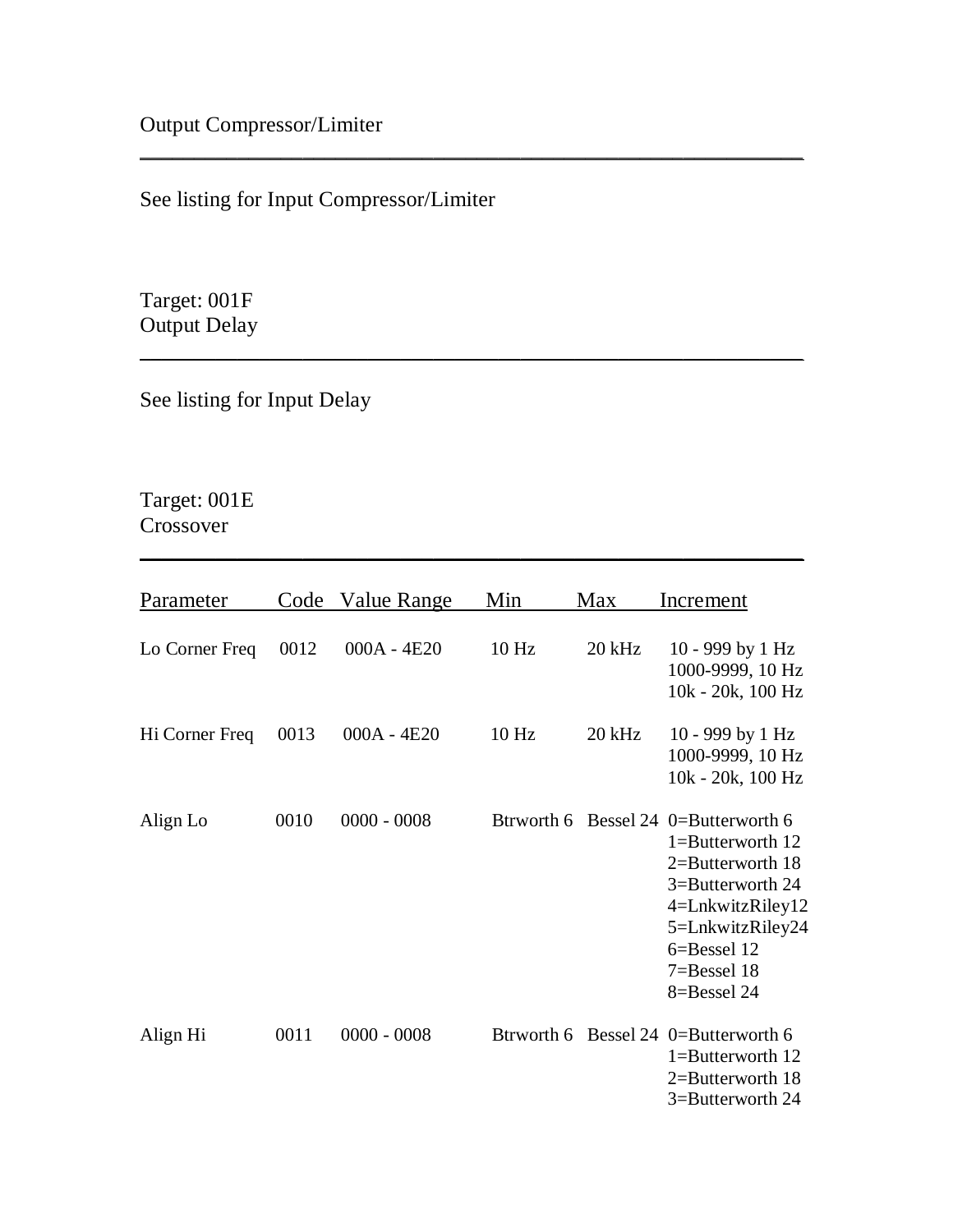4=LnkwitzRiley12 5=LnkwitzRiley24 6=Bessel 12 7=Bessel 18 8=Bessel 24

Control Commands

If the first two bytes of the hex input sequence are anything other than 0x53, 0x00, the command is interpreted as a control command. These commands vary in length and are identified by unique hex sequences. In addition, control commands can be interpreted as ASCII codes. An example command is given below:

\_\_\_\_\_\_\_\_\_\_\_\_\_\_\_\_\_\_\_\_\_\_\_\_\_\_\_\_\_\_\_\_\_\_\_\_\_\_\_\_\_\_\_\_\_\_\_\_\_\_\_\_\_\_\_\_\_\_\_\_\_

COPYIN 2 5%

This ASCII sequence copies all of the parameters from input 2 to input 5. The equivalent hexadecimal code for this command is:

43 4f 50 59 49 4e 20 32 20 35 25

Note that the COPYIN command is followed by two data values, separated by spaces. When a control command has one or more associated data fields, these spaces must be preset for the command to be correctly interpreted.

Not all control commands have associated data. Consider the command to Lock the unit, which is simply (in ASCII):

#### LOCK%

In the following pages, the various control commands will be described in detail.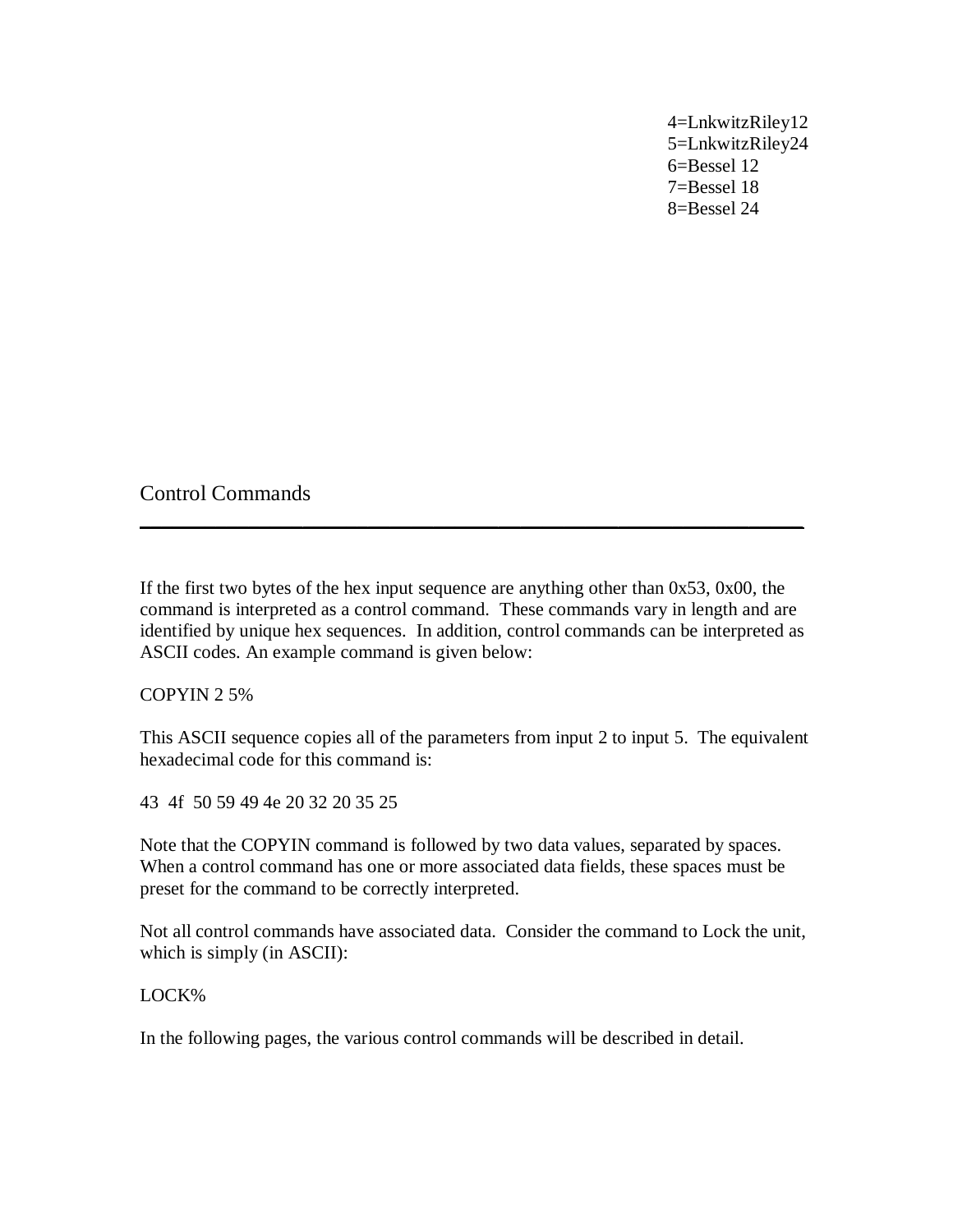**Note: Unlike the audio command values, which were all presented in hexadecimal format, all values in the control command tables should be interpreted as ASCII values.**

### **Command Template**

Replace Command with the command string, and Data1 and Data2 with appropriate corresponding values (if present for the command). Remember to include the spaces and terminate with %.

 $\sim$  . The contribution of the contribution of the contribution of the contribution of the contribution of the contribution of the contribution of the contribution of the contribution of the contribution of the contributi

 $\sim$  . The contribution of the contribution of the contribution of the contribution of the contribution of the contribution of the contribution of the contribution of the contribution of the contribution of the contributi

\_\_\_\_\_\_\_\_\_\_\_\_\_\_\_\_\_\_\_\_\_\_\_\_\_\_\_\_\_\_\_\_\_\_\_\_\_\_\_\_\_\_\_\_\_\_\_\_\_\_\_\_\_\_\_\_\_\_\_\_\_

Command% OR

Command Data1% OR

Command Data1 Data2%

Command: CHANGEPASS Change Password

Data Field # Value Range Min Max Increment

1 - New password 0000 - 9999

Command: CLEARMATRIX Clear the Audio Routing Matrix

No associated data

## Command: COPYIN Copy Input Channel in Data Field 1 to Input Channel in Data Field 2

| Data Field # | Value Range | Min | Max | Increment |
|--------------|-------------|-----|-----|-----------|
|              |             |     |     |           |

1 - Input to Copy 1 - 8 Input 1 Input 8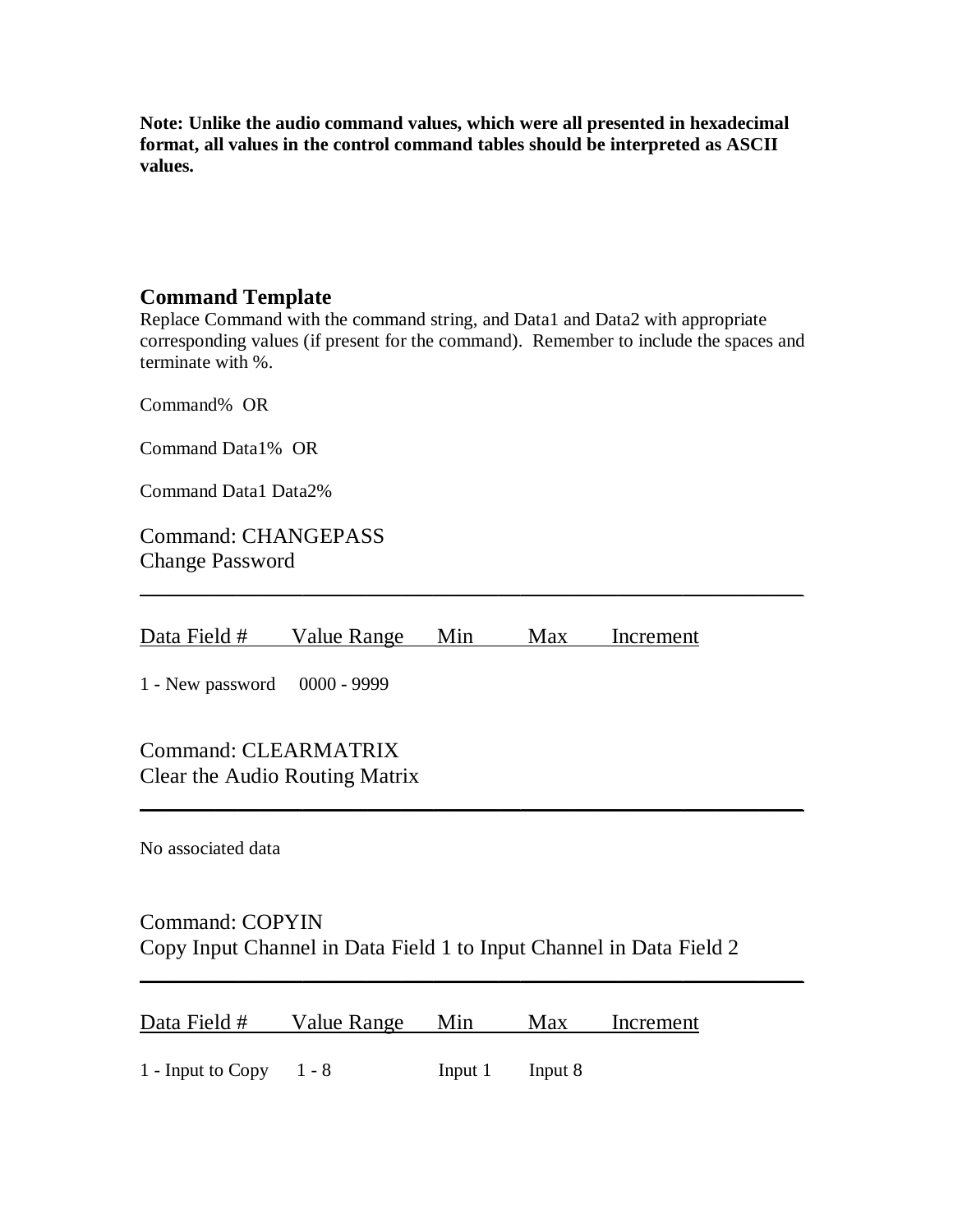### Command: COPYOUT

Copy Output Channel in Data Field 1 to Output Channel in Data Field 2

 $\sim$  . The contribution of the contribution of the contribution of the contribution of the contribution of the contribution

| Data Field #                                                                                    | Value Range | Min      | <b>Max</b> | Increment |  |  |  |
|-------------------------------------------------------------------------------------------------|-------------|----------|------------|-----------|--|--|--|
| 1 - Output to Copy $1 - 8$                                                                      |             | Output 1 | Output 8   |           |  |  |  |
| 2 - Output to Paste $1 - 8$                                                                     |             | Output 1 | Output 8   |           |  |  |  |
| Command: CV x ENA<br>(where $x = a CV$ target number between 1 and 8)<br>Enable CV controller x |             |          |            |           |  |  |  |
| Data Field #                                                                                    | Value Range | Min      | Max        | Increment |  |  |  |

1 - Enable 0 / 1 Disable Enable

Command: CV x LMN (where  $x = a CV$  target number between 1 and 8) Adjust Minimum Level for CV x

Data Field # Value Range Min Max Increment

1 - Minimum Level -254 - 6 -127.0 dB 3.0 dB 1 (0.5 dB) (**note**: because the increment is 0.5 dB, and whole numbers are transmitted, the value in dB will be half what is sent)

 $\sim$  . The contribution of the contribution of the contribution of the contribution of the contribution of the contribution of the contribution of the contribution of the contribution of the contribution of the contributi

 $\sim$  . The contribution of the contribution of the contribution of the contribution of the contribution of the contribution of the contribution of the contribution of the contribution of the contribution of the contributi

Command: CV x LMX (where  $x = a CV$  target number between 1 and 8) Adjust Maximum Level for CV x

Data Field # Value Range Min Max Increment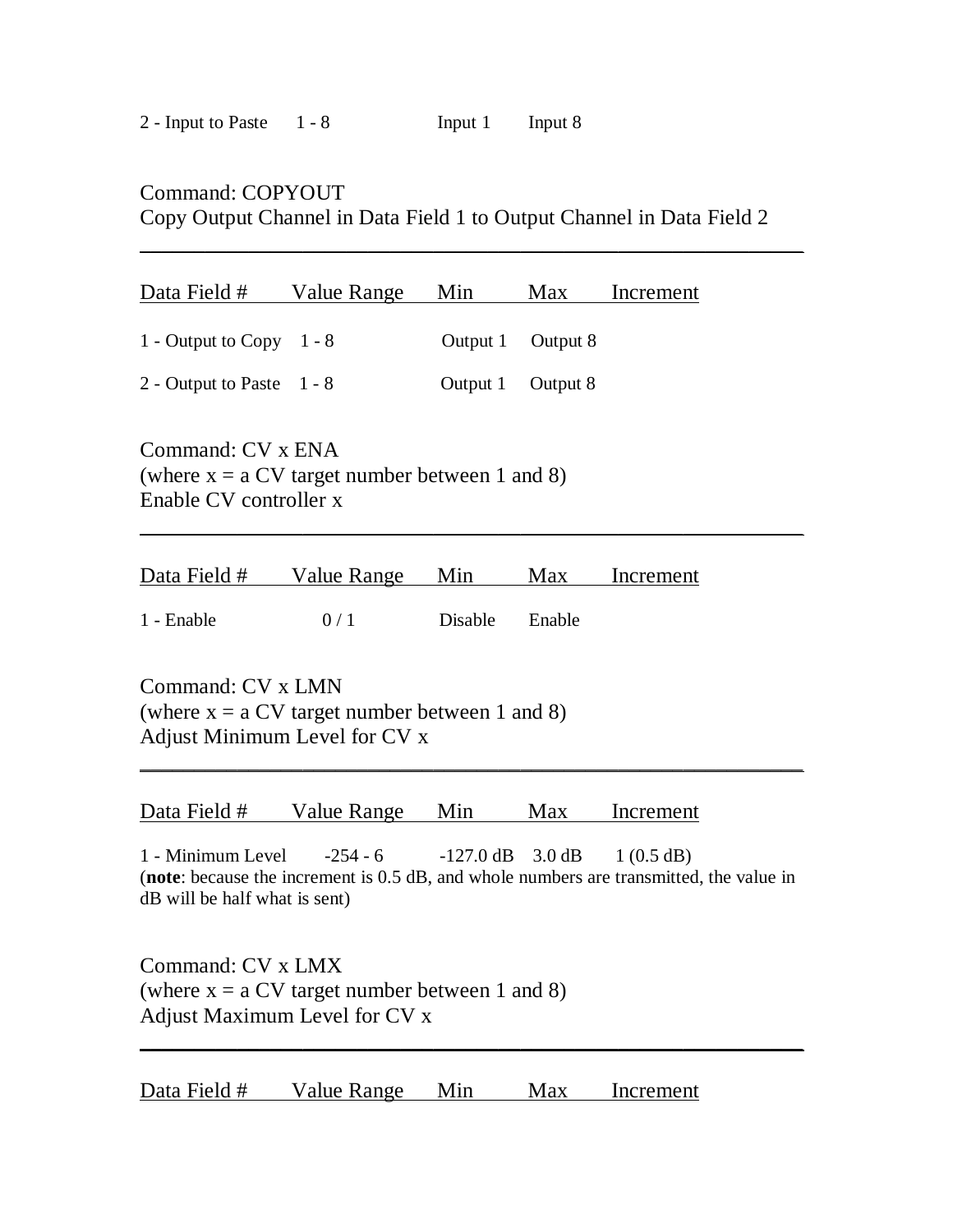1 - Maximum Level -254 - 6 -127.0 dB 3.0 dB 1 (0.5 dB) (**note**: because the increment is 0.5 dB, and whole numbers are transmitted, the value in dB will be half what is sent)

\_\_\_\_\_\_\_\_\_\_\_\_\_\_\_\_\_\_\_\_\_\_\_\_\_\_\_\_\_\_\_\_\_\_\_\_\_\_\_\_\_\_\_\_\_\_\_\_\_\_\_\_\_\_\_\_\_\_\_\_\_

 $\sim$  . The contribution of the contribution of the contribution of the contribution of the contribution of the contribution of the contribution of the contribution of the contribution of the contribution of the contributi

Command: CV x MSK (where  $x = a CV$  target number between 1 and 8) Enable/Disable CV control for Channel indicated in Data Field 1

| Data Field # Value Range Min |     |                | Max | Increment |
|------------------------------|-----|----------------|-----|-----------|
| 1 - Channel number $1 - 8$   |     |                |     |           |
| 2 - Enable                   | 0/1 | Disable Enable |     |           |

Command: CV x TGT (where  $x = a CV$  target number between 1 and 8) Select CV controller target

| Data Field #     | Value Range | Min | Max | Increment                                                                                                                                                                                                                                                                                                                                                                                                                                                                                                                      |
|------------------|-------------|-----|-----|--------------------------------------------------------------------------------------------------------------------------------------------------------------------------------------------------------------------------------------------------------------------------------------------------------------------------------------------------------------------------------------------------------------------------------------------------------------------------------------------------------------------------------|
| 1 - Target value | $0 - 25$    |     |     | $0 =$ matrix in x - out 1<br>$1 =$ matrix in x - out 2<br>$2 =$ matrix in x - out 3<br>$3 =$ matrix in x - out 4<br>$4 =$ matrix in x - out 5<br>$5 =$ matrix in x - out 6<br>$6 =$ matrix in x - out 7<br>$7 =$ matrix in x - out 8<br>$8 =$ matrix in 1 - out x<br>$9 =$ matrix in 2 - out x<br>$10 =$ matrix in 3 - out x<br>$11 =$ matrix in 4 - out x<br>$12 =$ matrix in 5 - out x<br>$13 =$ matrix in 6 - out x<br>$14 =$ matrix in 7 - out x<br>$15 =$ matrix in 8 - out x<br>$16 =$ matrix stereo in x -<br>out $1,2$ |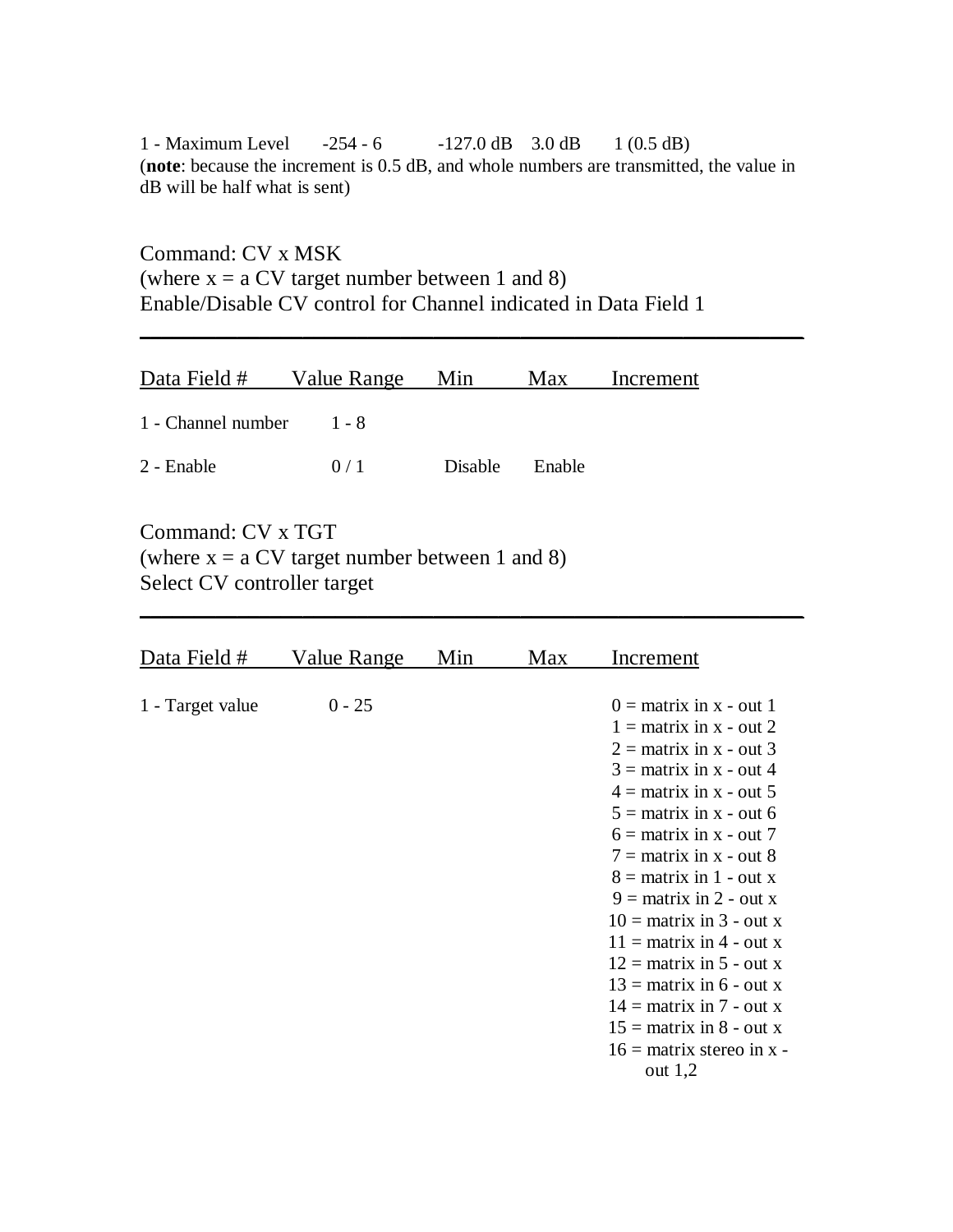$17 =$  matrix stereo in x out 3,4  $18 =$  matrix stereo in x out 5,6  $19$  = matrix stereo in x out 7,8  $20 =$  matrix in 1,2 - stereo out x  $21 =$  matrix in 3,4 - stereo out x  $22 =$  matrix in 5,6 - stereo out x  $23 =$  matrix in 7,8 - stereo out x  $24 = input x$  $25 =$  output x

(**note**: x in increment table represents channel(s) selected for CV control)

Command: CV x TYP (where  $x = a CV$  target number between 1 and 8) Select CV controller type

| Data Field #                                                                                                            | Value Range        | Min   | Max  | Increment |  |  |  |
|-------------------------------------------------------------------------------------------------------------------------|--------------------|-------|------|-----------|--|--|--|
| $1 - CV$ type                                                                                                           | 0/1                | Level | Mute |           |  |  |  |
| Command: ID<br>Assign a name to the Digitool                                                                            |                    |       |      |           |  |  |  |
| Data Field #                                                                                                            | <b>Value Range</b> | Min   | Max  | Increment |  |  |  |
| 0 - 10 ASCII chars<br>1 - Unit Name<br><b>Command: INPUTNAME</b><br>Assign a name to the Input selected in Data Field 1 |                    |       |      |           |  |  |  |
| Data Field #                                                                                                            | Value Range        | Min   | Max  | Increment |  |  |  |

 $\overline{\phantom{a}}$  , and the contract of the contract of the contract of the contract of the contract of the contract of the contract of the contract of the contract of the contract of the contract of the contract of the contrac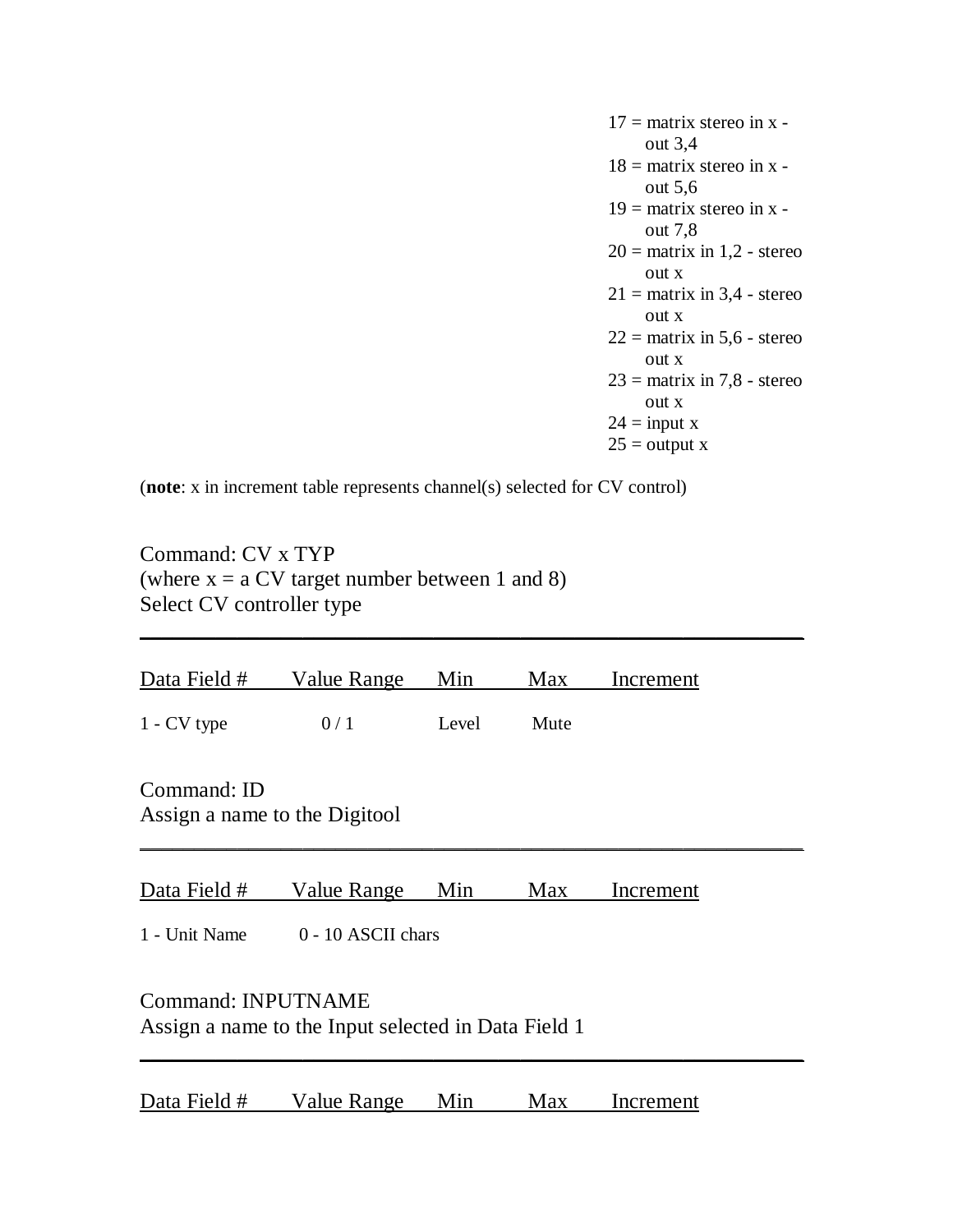1 - Input Channel 1 - 8

2 - Input Name 0 - 8 ASCII chars

Command: LOADP Load Preset number indicated in Data Field 1

| Data Field #      | Value Range Min |                   | Max Increment |
|-------------------|-----------------|-------------------|---------------|
| 1 - Preset Number | $1 - 8$         | Preset 1 Preset 8 |               |

\_\_\_\_\_\_\_\_\_\_\_\_\_\_\_\_\_\_\_\_\_\_\_\_\_\_\_\_\_\_\_\_\_\_\_\_\_\_\_\_\_\_\_\_\_\_\_\_\_\_\_\_\_\_\_\_\_\_\_\_\_

Command: LOCK Lock unit at current security level

No associated data

Command: MAXOUTLEVEL

Set Maximum Output Level of channel indicated in Data Field 1 to value specified in Data Field 2

\_\_\_\_\_\_\_\_\_\_\_\_\_\_\_\_\_\_\_\_\_\_\_\_\_\_\_\_\_\_\_\_\_\_\_\_\_\_\_\_\_\_\_\_\_\_\_\_\_\_\_\_\_\_\_\_\_\_\_\_\_

 $\sim$  . The contribution of the contribution of the contribution of the contribution of the contribution of the contribution of the contribution of the contribution of the contribution of the contribution of the contributi

 $\sim$  . The contribution of the contribution of the contribution of the contribution of the contribution of the contribution of the contribution of the contribution of the contribution of the contribution of the contributi

| Data Field #                                 | Value Range Min | Max   | Increment |
|----------------------------------------------|-----------------|-------|-----------|
| 1 - Channel                                  | $1 - 8$         |       |           |
| 2 - Max Output Level - $-24 - 24$ - $-24$ dB |                 | 24 dB | -1 dB     |

# Command: OUTPUTNAME

Assign a name to the Output selected in Data Field 1

| Data Field # | Value Range | Min | Max | Increment |
|--------------|-------------|-----|-----|-----------|
|              |             |     |     |           |

1 - Output Channel 1 - 8

2 - Output Name 0 - 8 ASCII chars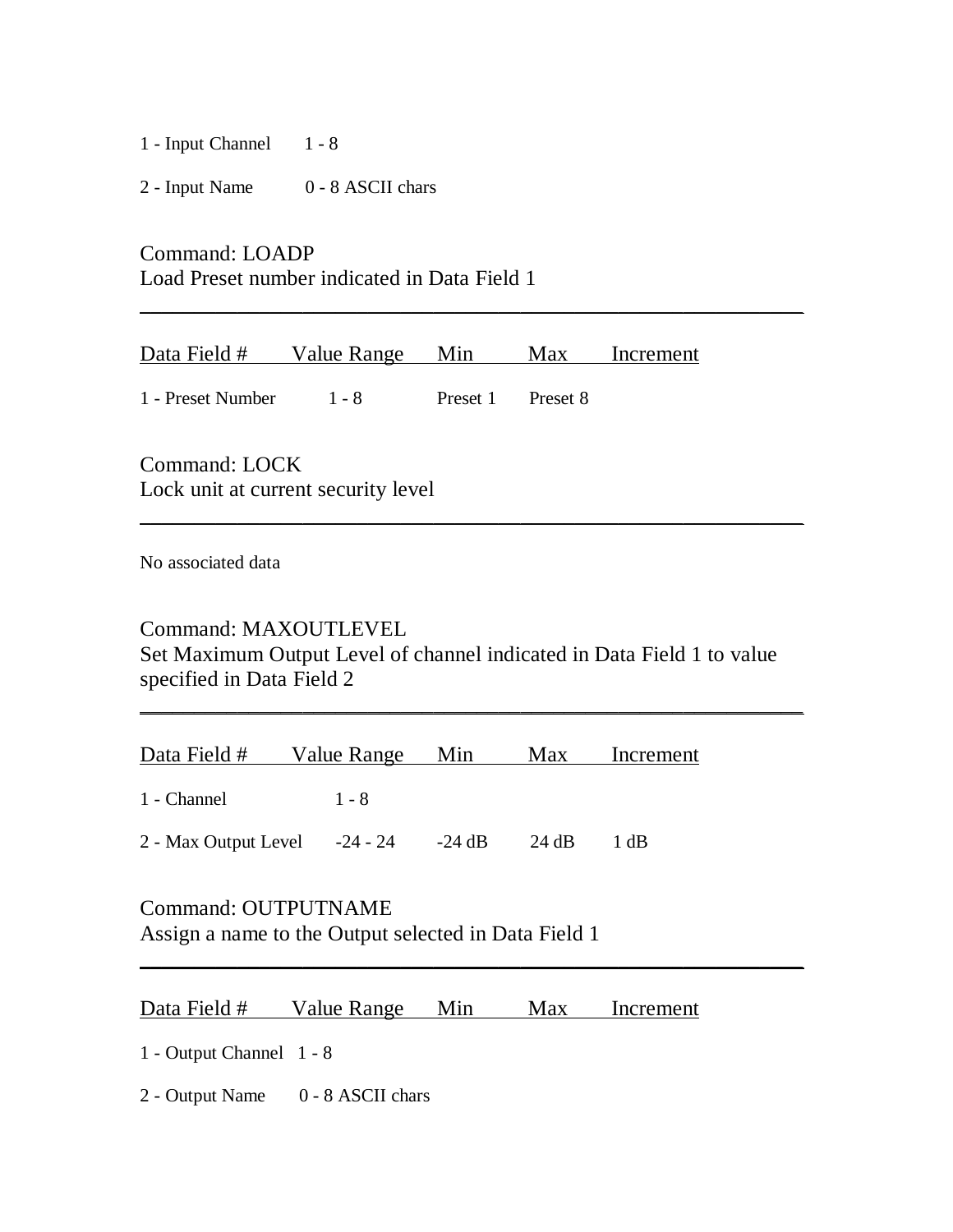## Command: PASSWORD Send Password indicated in Data Field 1

### Data Field # Value Range Min Max Increment

1 - Current password 0000 - 9999

(**note**: If a unit is locked, sending a valid password will allow access. If unit is already unlocked, this command has no effect)

 $\sim$  . The contribution of the contribution of the contribution of the contribution of the contribution of the contribution of the contribution of the contribution of the contribution of the contribution of the contributi

\_\_\_\_\_\_\_\_\_\_\_\_\_\_\_\_\_\_\_\_\_\_\_\_\_\_\_\_\_\_\_\_\_\_\_\_\_\_\_\_\_\_\_\_\_\_\_\_\_\_\_\_\_\_\_\_\_\_\_\_\_

\_\_\_\_\_\_\_\_\_\_\_\_\_\_\_\_\_\_\_\_\_\_\_\_\_\_\_\_\_\_\_\_\_\_\_\_\_\_\_\_\_\_\_\_\_\_\_\_\_\_\_\_\_\_\_\_\_\_\_\_\_

Command: PHANTOMPOW Enable Phantom Power for selected channel

| Data Field # Value Range |         | Min  | Max | Increment |
|--------------------------|---------|------|-----|-----------|
| 1 - Input Channel        | $1 - 8$ |      |     |           |
| 2 - Enable               | 0/1     | Off. | On  |           |

Command: PNAME Assign a name to Preset selected in Data Field 1

|  | Data Field # | Value Range | Min | Max | Increment |
|--|--------------|-------------|-----|-----|-----------|
|--|--------------|-------------|-----|-----|-----------|

1 - Preset Number 1 - 8

2 - Preset Name 0 - 4 ASCII chars

## Command: PSERIAL Enable recall from Serial Control of Preset indicated in Data Field 1

 $\sim$  . The contribution of the contribution of the contribution of the contribution of the contribution of the contribution of the contribution of the contribution of the contribution of the contribution of the contributi

Data Field # Value Range Min Max Increment

1 - Preset Number 1 - 8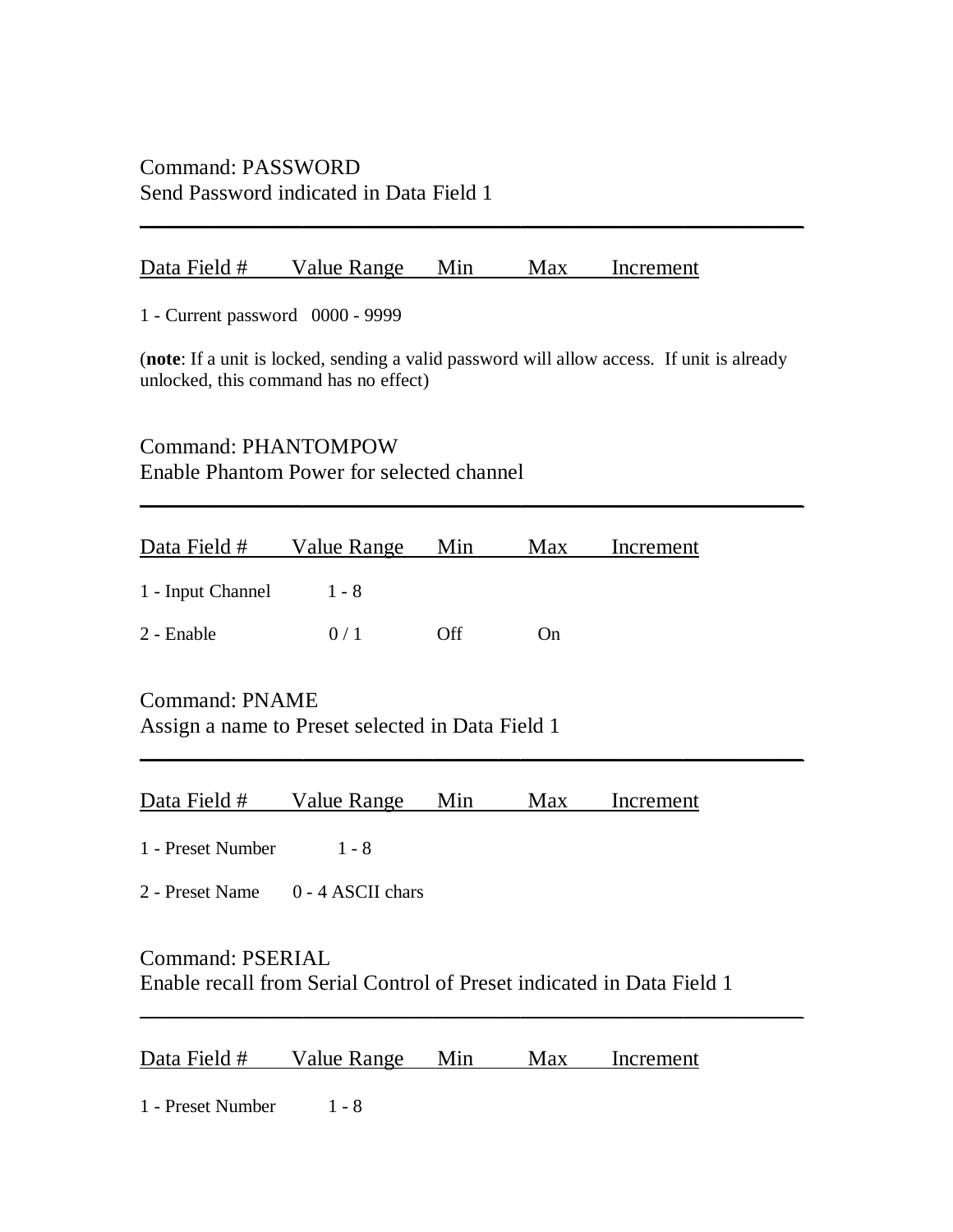|  | 2 - Enable | 0/1 | Off | On |
|--|------------|-----|-----|----|
|--|------------|-----|-----|----|

Command: SAVEP Save Preset number indicated in Data Field 1

| Data Field # Value Range Min |         |                   | Max Increment |
|------------------------------|---------|-------------------|---------------|
|                              |         |                   |               |
| 1 - Preset Number            | $1 - 8$ | Preset 1 Preset 8 |               |

 $\sim$  . The contribution of the contribution of the contribution of the contribution of the contribution of the contribution of the contribution of the contribution of the contribution of the contribution of the contributi

Command: SC x ENA (where  $x = a$  Serial Control target number between 1 and 8) Enable SC controller x

|            | Data Field # Value Range Min |                | Max Increment |  |
|------------|------------------------------|----------------|---------------|--|
| 1 - Enable | 0/1                          | Disable Enable |               |  |

\_\_\_\_\_\_\_\_\_\_\_\_\_\_\_\_\_\_\_\_\_\_\_\_\_\_\_\_\_\_\_\_\_\_\_\_\_\_\_\_\_\_\_\_\_\_\_\_\_\_\_\_\_\_\_\_\_\_\_\_\_

Command: SC x LMN (where  $x = a$  Serial Control target number between 1 and 8) Adjust Minimum Level for SC x

| Data Field # | Value Range | Min | Max | Increment |
|--------------|-------------|-----|-----|-----------|
|              |             |     |     |           |

1 - Minimum Level -254 - 6 -127.0 dB 3.0 dB 1 (0.5 dB) (**note**: because the increment is 0.5 dB, and whole numbers are transmitted, the absolute value in dB will be half what is sent.)

 $\overline{\phantom{a}}$  , and the contract of the contract of the contract of the contract of the contract of the contract of the contract of the contract of the contract of the contract of the contract of the contract of the contrac

 $\sim$  . The contribution of the contribution of the contribution of the contribution of the contribution of the contribution of the contribution of the contribution of the contribution of the contribution of the contributi

Command: SC x LMX (where  $x = a$  Serial Control target number between 1 and 8) Adjust Maximum Level for SC x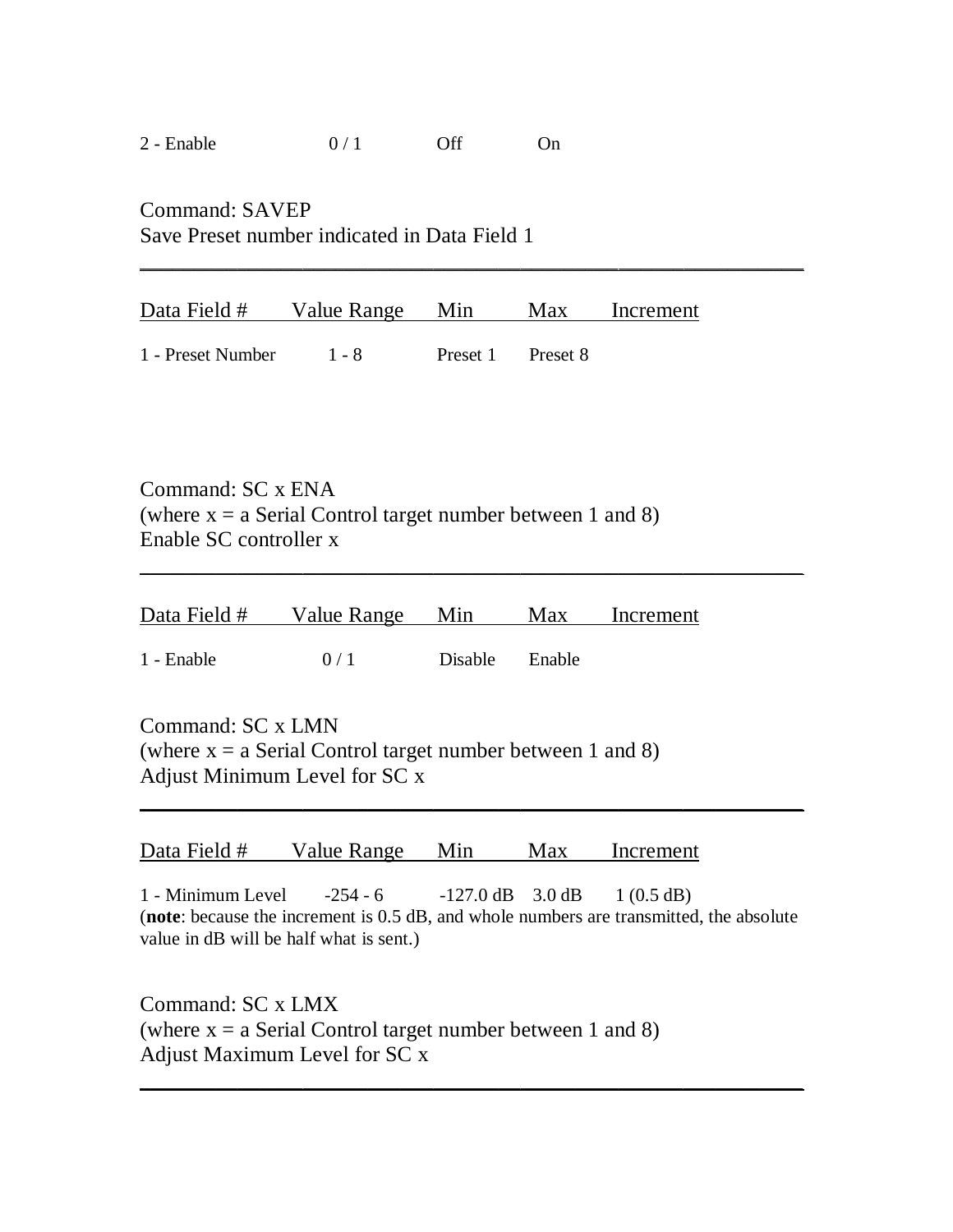| Data Field # | Value Range | Min | Max | Increment |
|--------------|-------------|-----|-----|-----------|
|              |             |     |     |           |

1 - Maximum Level -254 - 6 -127.0 dB 3.0 dB 1 (0.5 dB) (**note**: because the increment is 0.5 dB, and whole numbers are transmitted, the value in dB will be half what is sent)

\_\_\_\_\_\_\_\_\_\_\_\_\_\_\_\_\_\_\_\_\_\_\_\_\_\_\_\_\_\_\_\_\_\_\_\_\_\_\_\_\_\_\_\_\_\_\_\_\_\_\_\_\_\_\_\_\_\_\_\_\_

 $\sim$  . The contribution of the contribution of the contribution of the contribution of the contribution of the contribution of the contribution of the contribution of the contribution of the contribution of the contributi

Command: SC x MSK (where  $x = a$  Serial Control target number between 1 and 8) Enable/Disable SC control for Channel indicated in Data Field 1

| Data Field #                             | Value Range Min |                | Max | Increment |
|------------------------------------------|-----------------|----------------|-----|-----------|
| 1 - Channel number $1 - 8$<br>2 - Enable | 0/1             | Disable Enable |     |           |

Command: SC x TGT (where  $x = a$  Serial Control target number between 1 and 8) Select SC controller target

| Data Field #     | Value Range | Min | Max | Increment                                                                                                                                                                                                                                                                                                                                                                                                                                                                                                                      |
|------------------|-------------|-----|-----|--------------------------------------------------------------------------------------------------------------------------------------------------------------------------------------------------------------------------------------------------------------------------------------------------------------------------------------------------------------------------------------------------------------------------------------------------------------------------------------------------------------------------------|
| 1 - Target value | $0 - 25$    |     |     | $0 =$ matrix in x - out 1<br>$1 =$ matrix in x - out 2<br>$2 =$ matrix in x - out 3<br>$3 =$ matrix in x - out 4<br>$4 =$ matrix in x - out 5<br>$5 =$ matrix in x - out 6<br>$6 =$ matrix in x - out 7<br>$7 =$ matrix in x - out 8<br>$8 =$ matrix in 1 - out x<br>$9 =$ matrix in 2 - out x<br>$10 =$ matrix in 3 - out x<br>$11 =$ matrix in 4 - out x<br>$12 =$ matrix in 5 - out x<br>$13 =$ matrix in 6 - out x<br>$14 =$ matrix in 7 - out x<br>$15 =$ matrix in 8 - out x<br>$16 =$ matrix stereo in x -<br>out $1,2$ |
|                  |             |     |     |                                                                                                                                                                                                                                                                                                                                                                                                                                                                                                                                |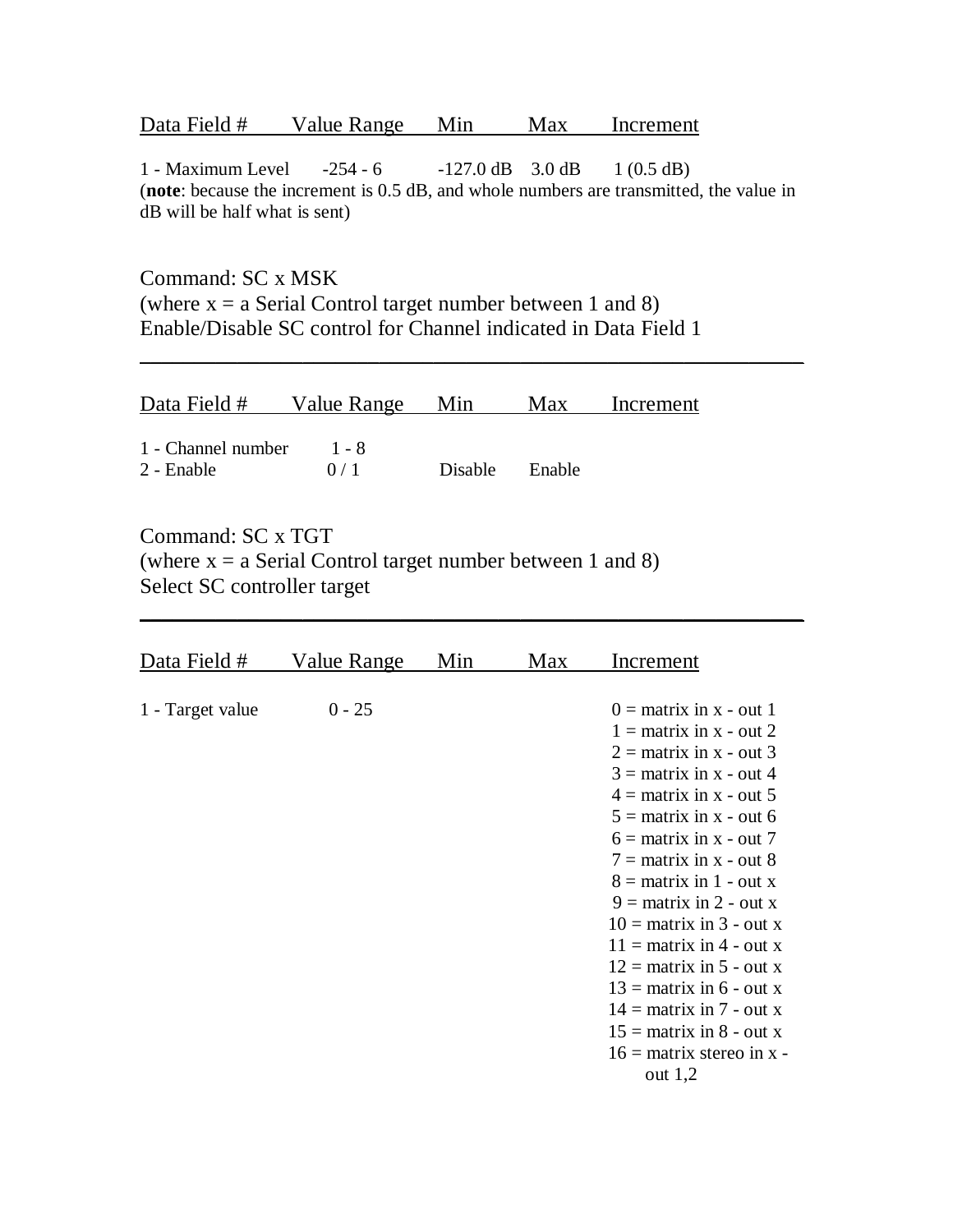$17 =$  matrix stereo in x out 3,4  $18$  = matrix stereo in x out 5,6  $19$  = matrix stereo in x out 7,8  $20 =$  matrix in 1,2 - stereo out x  $21 =$  matrix in 3,4 - stereo out x  $22 =$  matrix in 5,6 - stereo out x  $23 =$  matrix in 7,8 - stereo out x  $24 = input x$  $25 =$  output x

(**note**: x in increment table represents channel(s) selected for CV control)

Command: SC x TYP (where  $x = a$  Serial Control target number between 1 and 8) Select SC controller type

| Data Field #  | Value Range | Min   | <b>Max</b> | Increment                                                             |
|---------------|-------------|-------|------------|-----------------------------------------------------------------------|
| $1 - SC$ type | $0 - 2$     | Level |            | Level/Mute $0 =$ Level<br>$1 \equiv M$ ute<br>$2 = \text{Level/Mute}$ |

 $\overline{\phantom{a}}$  , and the contract of the contract of the contract of the contract of the contract of the contract of the contract of the contract of the contract of the contract of the contract of the contract of the contrac

Command: SECURITY Select Security Level of Digitool

| Data Field #       | Value Range | Min        | Max              | Increment                                                                                                                             |
|--------------------|-------------|------------|------------------|---------------------------------------------------------------------------------------------------------------------------------------|
| 1 - Security Level | $0 - 4$     | <b>Off</b> | local edit, mute | $0 = \text{Off}$<br>$1 =$ local edit only<br>$2 = local$ edit, remote<br>$3 = local edit$ , remote,<br>mute<br>$4 =$ local edit, mute |

 $\sim$  . The contribution of the contribution of the contribution of the contribution of the contribution of the contribution of the contribution of the contribution of the contribution of the contribution of the contributi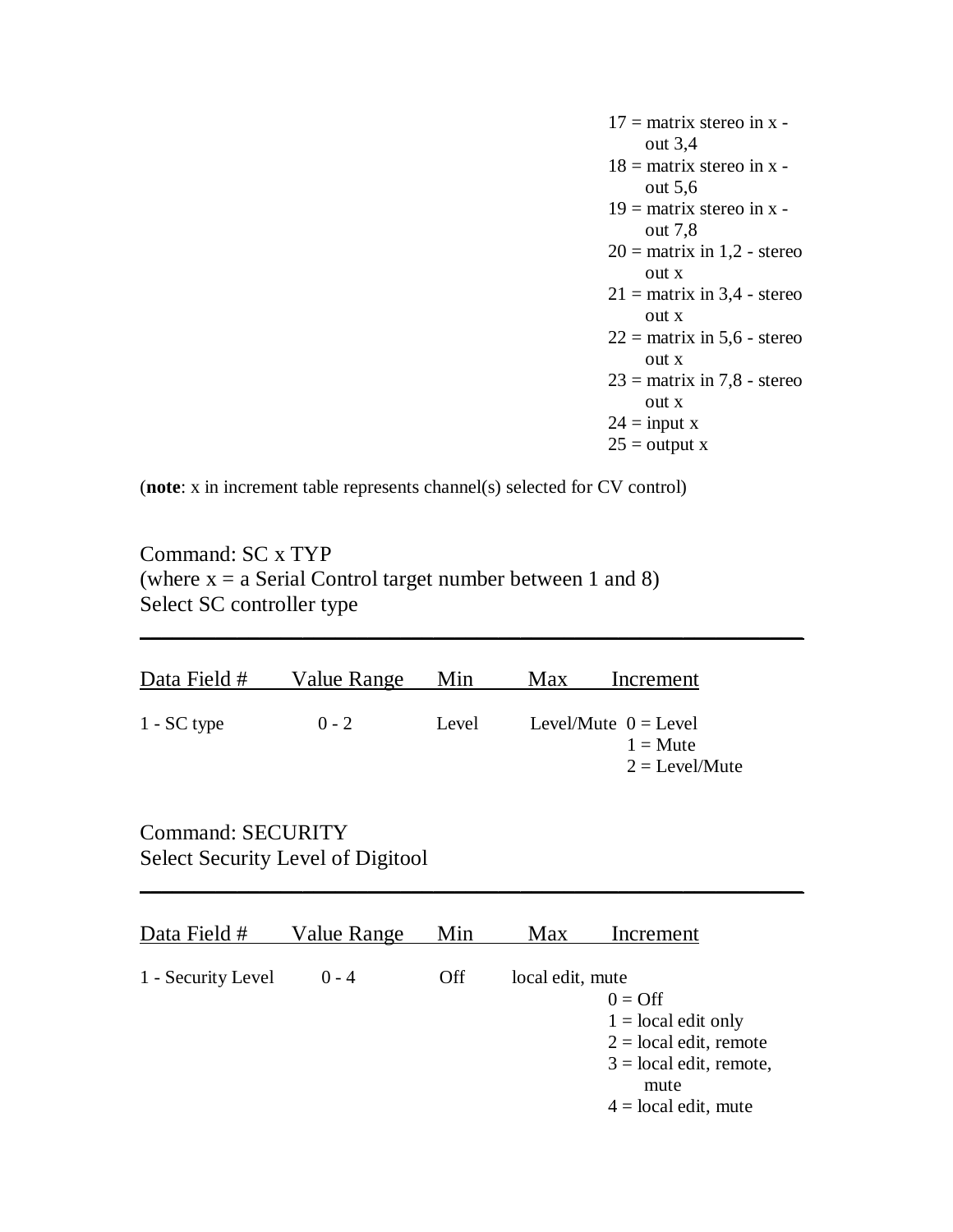# Command: SENSITIVITY Set Input Sensitivity of channel indicated in Data Field 1 to value specified in Data Field 2

 $\sim$  . The contribution of the contribution of the contribution of the contribution of the contribution of the contribution of the contribution of the contribution of the contribution of the contribution of the contributi

| Data Field #    | Value Range Min |          | Max   | Increment |
|-----------------|-----------------|----------|-------|-----------|
| 1 - Channel     | $1 - 8$         |          |       |           |
| 2 - Sensitivity | -24 - 24        | $-24$ dB | 24 dB | 1 dB      |

## Command: UPDATE

This command returns levels for inputs, outputs, and compressors, as well as gate status. In addition, any other changes that have occurred since the last update command are included in the returned payload. This includes any changes made via TCP client software.

 $\sim$  . The contribution of the contribution of the contribution of the contribution of the contribution of the contribution of the contribution of the contribution of the contribution of the contribution of the contributi

### No associated data.

While no data is sent with this command, the following table describes the format of the data that is returned:

| byte | data | description                                                                        |
|------|------|------------------------------------------------------------------------------------|
| 1    | 0x00 | dummy byte                                                                         |
| 2    | 0x00 | dummy byte                                                                         |
| 3    | 0xxx | input level data for channels 1 and 2 (4 bits each, bits 0-3 ch1, bits 4-7 ch2)    |
| 4    | 0x01 |                                                                                    |
| 5    | 0xxx | input compressor levels for channels 1,2 (4 bits each, bits 0-3 ch1, bits 4-7 ch2) |
| 6    | 0x02 |                                                                                    |
| 7    | 0xxx | input level data for channels 3 and 4 (4 bits each, bits 0-3 ch3, bits 4-7 ch4)    |
| 8    | 0x03 |                                                                                    |
| 9    | 0xxx | input compressor levels for channels 3,4 (4 bits each, bits 0-3 ch3, bits 4-7 ch4) |
| 10   | 0x04 |                                                                                    |
| 11   | 0xxx | input levels 5,6                                                                   |
| 12   | 0x05 |                                                                                    |
| 13   | 0xxx | input compressor levels 5,6                                                        |
| 14   | 0x06 |                                                                                    |
|      |      |                                                                                    |